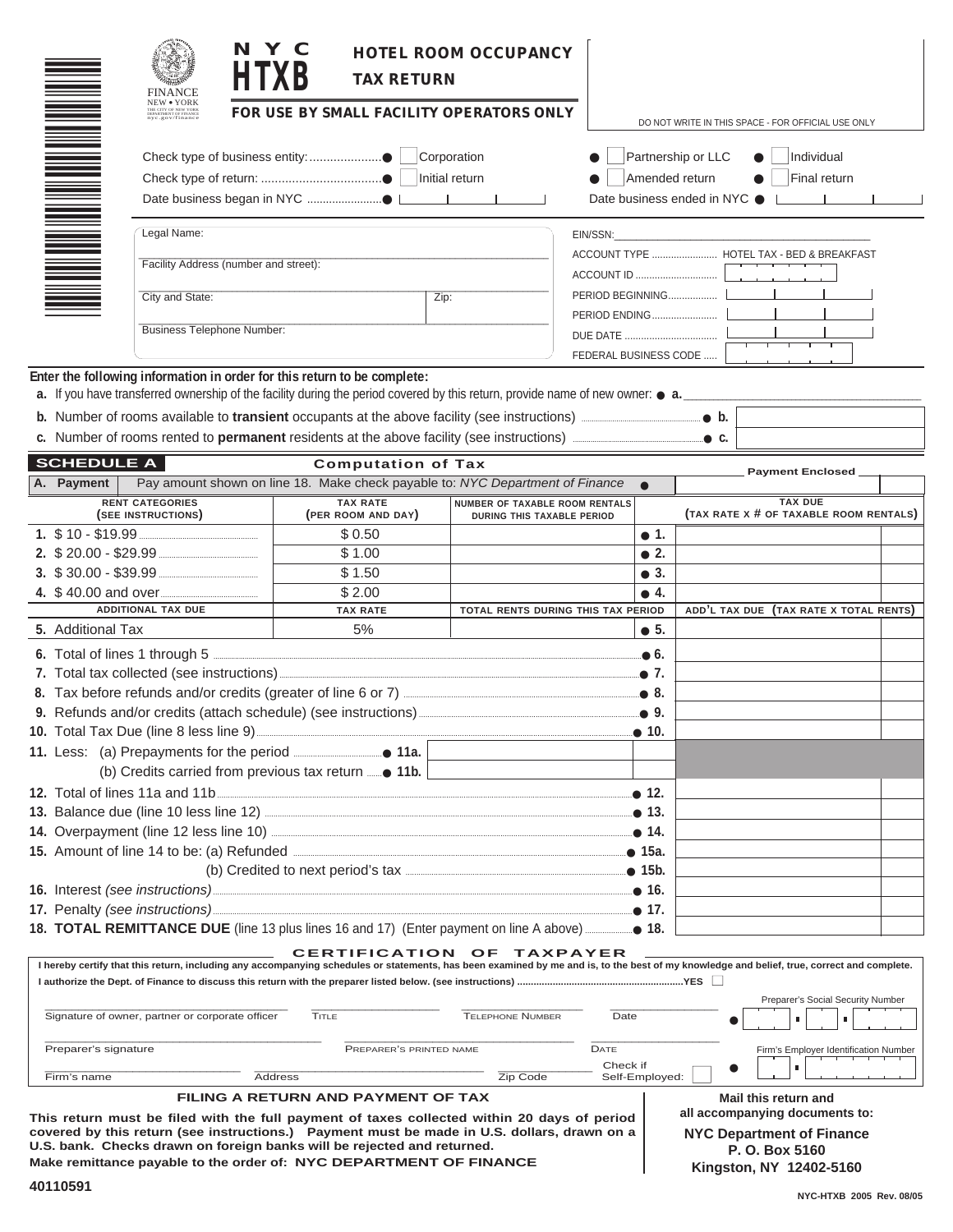# **Instructions for Form NYC-HTXB**



## **Hotel Tax Return For Use by Small Facility Operators Only**

# **GENERAL INFORMATION**

## **IMPOSITION OF TAX**

The New York City Hotel Room Occupancy Tax is separate from and in addition to sales taxes imposed by the State of New York and the City of New York on the occupancy of hotel rooms and consists of a percentage of the rent plus a flat amount per day. This tax must be collected for every occupancy of each room in a taxable facility in the City of New York except as provided below.

## **HIGHLIGHTS OF RECENT RULE CHANGES**

The Department of Finance recently adopted a number of new rules affecting the application of the New York City Hotel Room Occupancy Tax.

**REPEAL OF "BUNGALOW" EXCEPTION:** Effective December 1, 2003, rentals to occupants, other than permanent residents, of furnished apartments or other furnished living units intended for single family use are subject to the tax regardless of whether the rental is for periods of one week or more and regardless of whether meals, maid service or other common hotel services are provided. For further information, see Title 19 Rules of the City of New York §12-01, definition of "hotel" effective November 29, 2003.

**DE MINIMIS ACTIVITY RULE:** Effective September 1, 2004, a facility will not be considered a hotel (see definition below) required to collect the tax if, during any four consecutive tax quarters or any twelve-month period ending on the last day of February, rooms, apartments or units are rented to occupants on fewer than three occasions or for not more than 14 days in the aggregate. Rentals of rooms in a single building will be aggregated and rentals of apartments and living units in one or more buildings owned or leased by the same operator will be aggregated. Rentals under a single contract for one or more consecutive days will be considered a single occasion, however, if a single contract provides for a rental for nonconsecutive days, each period of consecutive days will be considered a single occasion. If a room, apartment or unit is sublet or the right to occupy the room, apartment or unit is sold or subcontracted to another person, each separate sublet or subcontract for a period of consecutive days will be considered a separate occasion. Rentals to permanent residents (see definition below) will not be included in the number of occasions or days of rentals for this purpose. Once a facility is required to register and collect the tax because it exceeds the de minimis thresholds during a period, it must continue to collect the tax even if it falls below the threshold in a later period. However, if a facility, once registered, falls below the threshold for a period of three consecutive years, the facility is not considered a hotel and is not required to file. For further information, see Title 19 Rules of the City of New York §12-01, definition of "hotel", effective February 19, 2005.

## **CHANGE IN FILING REQUIREMENTS FOR SMALL OPERATORS:** Effective for

periods beginning on and after September 1, 2004, operators of hotels having fewer than ten (10) rooms and operators of fewer than ten (10) furnished apartments or furnished living units may file their returns on an annual basis covering the twelve-month period ending on the last day of February. That return will be due on the subsequent March 20 each year. For further information, see Title 19 Rules of the City of New York §12-06 effective February 19, 2005.

**RESELLERS OF ROOMS:** Where rooms are sublet or resold by someone other than the original operator, for periods beginning on and after June 1, 2002, the tax will apply to the occupancy of a room by the original occupant of the room even if that person sublets or resells the room. The tax generally will apply to the room rent payable by the original occupant. These rules also clarified the definition of a permanent resident (see below) to provide that, in determining the number of days of consecutive occupancy, any day on which a person occupying the room sublets or otherwise contracts away that person's right to occupy the room will not be taken into account. For further information, see Title 19 Rules of the City of New York §12-01 effective July 25, 2001.

**NOTE:** Effective for periods beginning on and after April 1, 2005, New York State has enacted a Convention Center Hotel Unit Fee of \$1.50 per hotel unit per day. The fee is required to be collected by hotels within the City. **This fee is not part of the New York City Hotel Room Occupancy Tax.** The new fee is to be collected and administered by the New York State Department of Taxation & Finance in the same manner as the Sales Tax on hotel rooms. Additional information is available on their website at

## **www.nystax.gov**

## **DEFINITIONS**

## - Rent

The consideration received for occupancy valued in money whether received in money or otherwise, including receipts, cash, credits, and property or services of any kind or nature, and also any amount for which credit is allowed by the operator to the occupant, without any deductions.

## - Operator

An "operator" is any individual, partnership, society, association, joint stock company, corporation, estate, receiver, trustee, assignee, referee, or any other person acting in a fiduciary

or representative capacity, whether appointed by a court or otherwise, and any combination of individuals operating a hotel in the City of New York, including but not limited to the owner or proprietor of such premises, lessee, sublessee, mortgagee in possession, licensee, or any other person operating the facility.

#### - Hotel

For purposes of the tax, "hotel" is any building or portion thereof that is regularly used and kept open for the lodging of occupants. The term "hotel" includes apartment hotels, motels, boarding houses, lodging houses and clubs, whether or not meals are served. The rental to occupants, other than permanent residents, of furnished apartments or other furnished living units to intended for single-family use is considered a hotel. A hotel includes making one or more rooms in a property owned by an individual available to guests for compensation on a regular basis and also includes renting to guests more than one room in a dwelling place ordinarily occupied by a person as his or her residence. See "Highlights of Recent Rule Changes" above.

### - Occupancy

"Occupancy" is the use or possession of any room or rooms in a hotel, or the right to the use or possession of the furnishings or to the services and accommodations accompanying the use and possession of the room or rooms. There is an "occupancy" of a room whether or not the person entitled to the use or possession of the room actually uses or possesses it.

#### - Permanent Resident

Except as otherwise provided below, a person is a "permanent resident" as of a given date if he/she has had the right to occupy a room or rooms in a particular hotel for the 180 consecutive days preceding that date. See, "Highlights of Recent Rule Changes - Resellers of Rooms" above for recent changes related to the definition of a permanent resident. A person who enters into an agreement for occupancy for 180 consecutive days or more does not become a "permanent resident" under the law until he/she has been an occupant for 180 consecutive days, and the operator is liable for the collection of the tax until that occupancy for 180 consecutive days has been completed. However, an occupant can obtain permanent resident status prior to completing 180 days of consecutive occupancy by requesting a lease from the hotel operator pursuant to the provisions of Section 2522.5 of the rent stabilization regulations promulgated by the New York State Division of Housing and Community Renewal. Where the occupant has requested such a lease, the hotel operator should not collect the tax for any day, starting on the date the lease was requested, that falls within a period of continuous occupancy by the occupant. However, if the occupant does not complete 180 days of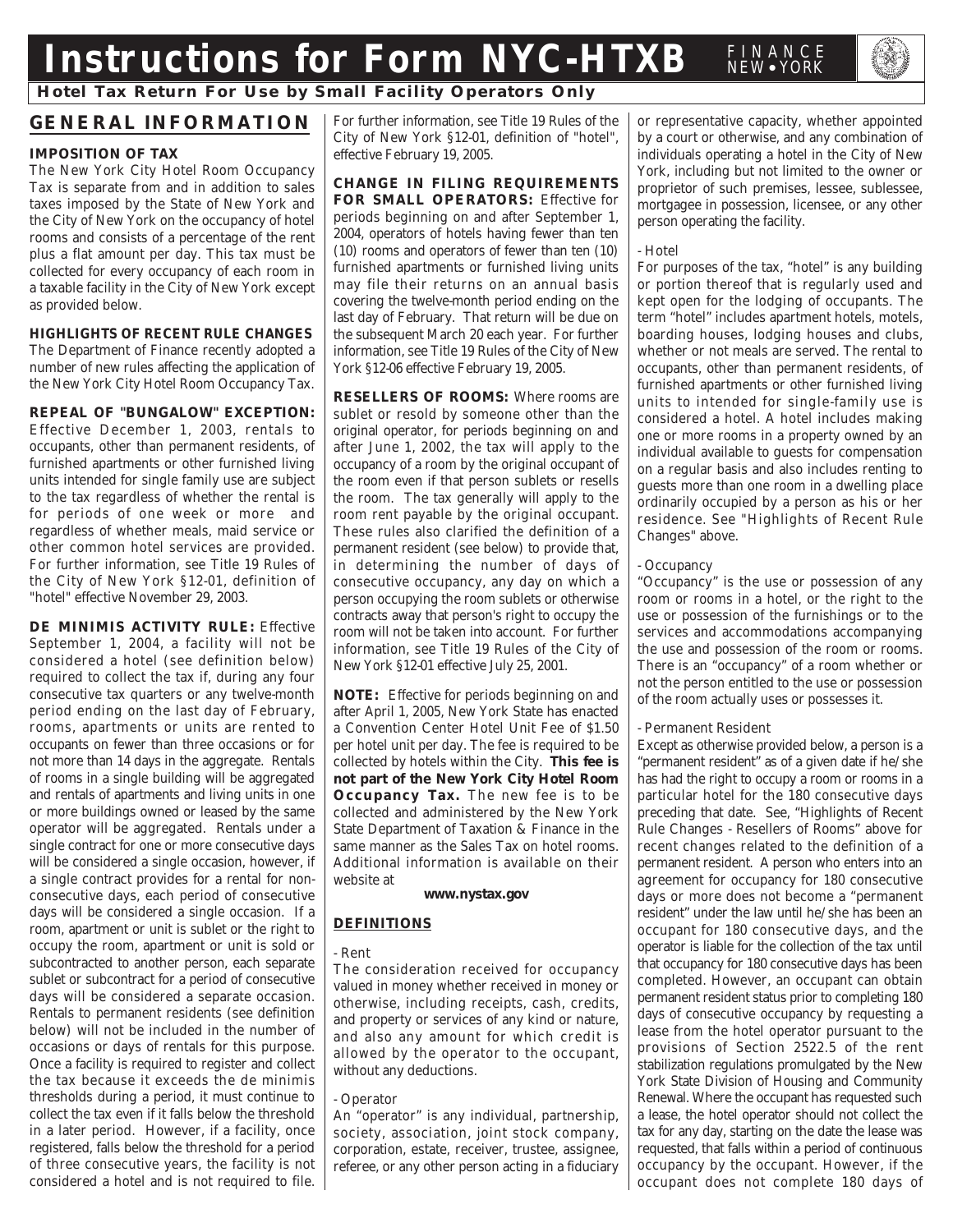continuous occupancy, any taxes not previously collected become immediately due and payable and are to be collected by the hotel operator.

#### - Transient Occupant

A "transient occupant" is a person entitled to use or possess a hotel room who is not a "permanent resident" as defined above.

#### - Room

A "room" includes any portion of a hotel, other than a bathroom or lavatory, whether used for dwelling, commercial or any other purposes, except: (1) A place of assembly as defined in the NYC Administrative Code (See Title 19 Rules of the City of New York Section 12-01); (2) A store, stand or counter to which access is had directly from public thoroughfares or street or mezzanine lobbies; (3) A lobby, public dining room or other public room used for a private purpose. The term "room" also includes a kitchenette, provided that (a) it is a walk-in area, enclosed by walls, with one or more doorways, archways, or other openings, (b) it is supplied with a cooking appliance, including, but not limited to, a range, microwave or convection oven, or hot plate, and (c) it contains at least one item from each of two of the following three categories: (1) a sink with running water, or dishwasher; (2) a refrigerator; (3) a cabinet, counter top, or table.

#### **REGISTRATION**

Every operator of a hotel must file with the Department of Finance a certificate of registration on the form prescribed by the Department of Finance for the purpose of obtaining a certificate of authority empowering the operator to collect the tax. In the case of operators commencing business or opening new hotels, a certificate of registration must be filed within three days after the commencement or opening. Every operator who operates more than one hotel is required to obtain a certificate of authority for each establishment. An operator of furnished apartments or other furnished living units intended for single-family use subject to the tax and located at multiple addresses may request a single certificate of authority for all such apartments or living units by attaching to the registration form a schedule showing each apartment and its street address. The certificate of authority must be prominently displayed by the operator in a manner that it may be seen and come to the notice of all occupants and persons seeking occupancy.

## **Exemption of Nonprofit Operators.** An

organization organized and operated exclusively for religious, charitable, or educational purposes, or for the prevention of cruelty to children or animals, is exempt from the obligation to register and collect the tax as a hotel operator if it carries on its nonprofit activities in premises in which, as part of the activities for which it was organized, it operates a hotel. To obtain the above exemption as a hotel operator, a nonprofit organization must submit a request for exemption containing the following:

- 1. a copy of the organization's articles of incorporation or association,
- 2. a copy of its by-laws,
- 3. a statement of receipts and disbursements for its most recent year,
- 4. a statement of its assets and liabilities for its most recent year,
- 5. a copy of its exemption from federal income tax issued by the Internal Revenue Service,
- 6. copies of its federal, state, and City tax returns for the most recent three years, and
- 7. an affidavit of an officer of the organization stating the following:
	- a. type of organization
	- b. purpose for which it was organized
	- c. a description of its actual activities
	- d. source and disposition of its funds
	- e. a statement that none of its net earnings is credited to surplus nor may inure to the benefit of any shareholder, member or individual, and
	- f. such other facts as may be relevant to its application.

The application should be submitted to:

**New York City Dept. of Finance Exemption Processing Section 59 Maiden Lane, 20th Floor New York, NY 10038**

#### **WHEN AND WHERE TO FILE**

Every operator as defined above is required to file returns. Effective for periods beginning on and after September 1, 2004, operators of hotels having fewer than ten (10) rooms and operators of fewer than ten (10) furnished apartments or furnished living units may file their returns on an annual basis covering the twelve-month period ending on the last day of February. That return will be due on the subsequent March 20 each year. An operator of furnished apartments or other furnished living units intended for single-family use subject to the tax and located at multiple addresses but registered under a single certificate should file a single return covering all such apartments or living units by attaching to the return a schedule showing each apartment and its street address.

The return should be mailed to the following address:

#### **NYC Department of Finance P. O. Box 5160 Kingston, NY 12402-5160**

An operator who terminates the business or falls below the de minimis threshold for three consecutive years (see, "Highlights of Recent Rule Changes") must file a final return within 20 days from the date the business was terminated. If the business was sold, the purchaser must also file a return covering the period beginning on the date of purchase.

Quarterly returns must be filed for each

establishment not eligible for annual filing for each three-month period ending on the last days of August, November, February and May of each tax year and must be filed within 20 days of the end of the period they cover. **If you have ten (10) or more rooms or ten (10) or more apartments, you may not use this form. Use Form NYC-HTX.**

#### **ELECTRONIC FILING**

Register for electronic filing. It is an easy, secure and convenient way to file and pay the Hotel Tax on-line. For more information log on to **nyc.gov/nycefile**

#### **COMPUTATION OF TAX**

1) This tax must be paid for every occupancy of each room in a hotel in the City of New York at 5% of the rent charged plus an amount per room per day based on the following table:

| If the rent per full day<br>for the room is: | The tax per day is: |
|----------------------------------------------|---------------------|
|                                              |                     |
| \$20 or more, but less than \$30.            | $\sim$ \$1.00       |
|                                              |                     |
| S40 or more                                  | $-$ S 2.00          |

In using the table, where an amount of rent is charged for more than one room, whether or not a suite, if such rooms are not otherwise rented separately, the daily rent per room is to be determined by dividing the entire rent by the number of rooms for which the charge is made (see "room" defined above). For example, if the entire charge for a suite of three rooms is \$90 per day, the charge for each room is considered to be \$30. The per room tax is \$1.50 plus an additional 5% of the rent (see instructions for line 5).

- 2) Where a room occupancy is for less than a full day and a person pays less than the rent for a full day, the tax is the same amount as would be due for a full day at the rate for a full day.
- 3) Where the rent covers a term longer than one day, the rent per day is computed by dividing the rent for the term by the total number of days in the term.
- 4) Where the price of meals (meal plan not optional) is included in the full day room rent, the full day room rent is to be adjusted in accordance with the following schedule.

| If the total<br>charge includes: | The portion of the total<br>charges subject to tax is: |
|----------------------------------|--------------------------------------------------------|
| Breakfast, Lunch, Dinner         | .50 %                                                  |
|                                  | 60 %                                                   |
| Breakfast, Dinner                | 60 %                                                   |
|                                  |                                                        |
|                                  | Dinner 25 %                                            |
|                                  |                                                        |
|                                  | 85%                                                    |

5) Where the price of meals (optional meal plan) is included in the full day room rent, the full day room rent is to be reduced by the price of the meals.